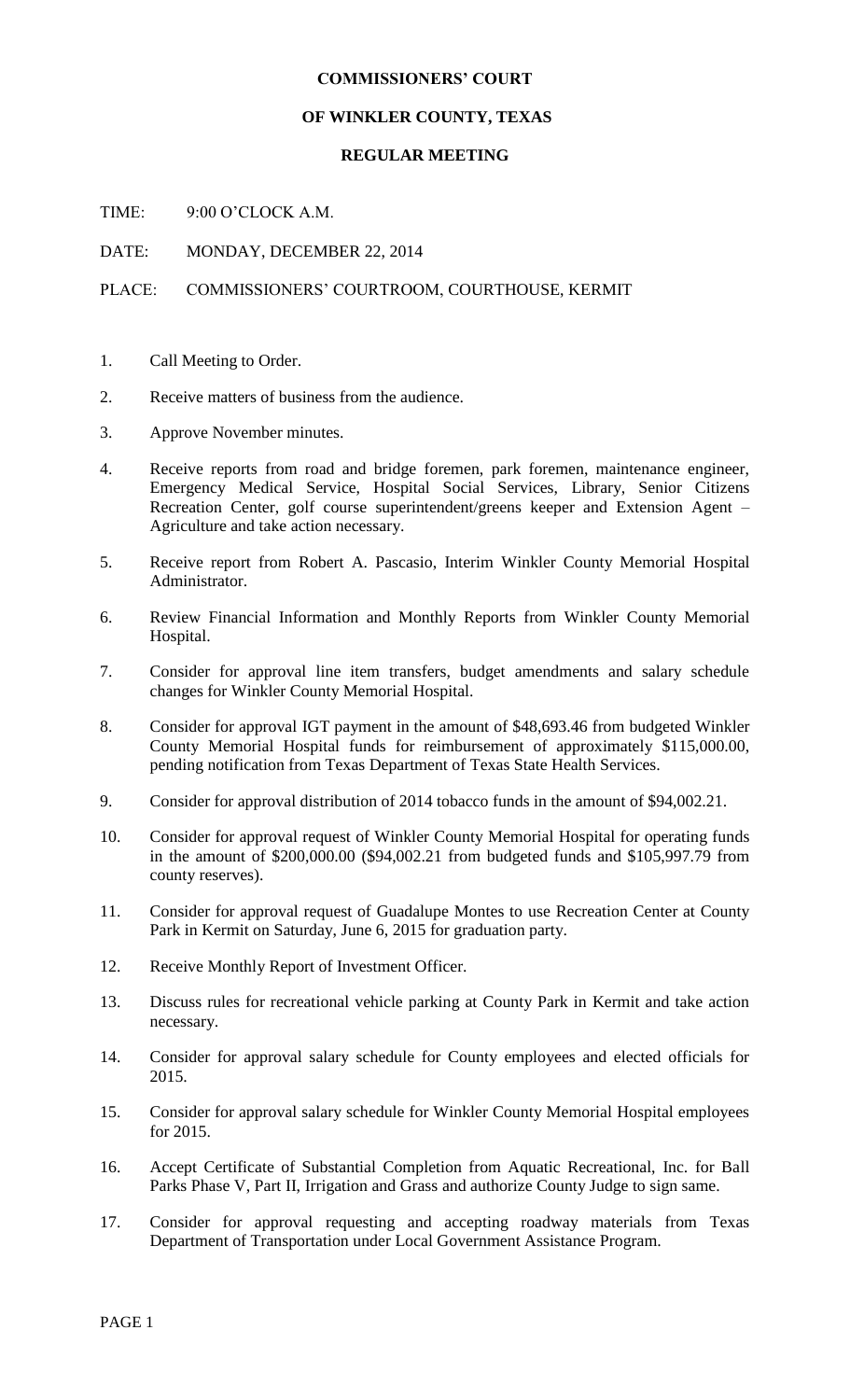- 18. Consider for approval payment in the amount of \$1,000.00 to State Farm Fire and Casualty Company for the following bonds for elected and appointed officials of Winkler County and approve the bonds as follows:
	- a. County Judge Charles M. Wolf;
	- b. Commissioner, Precinct 2 Robbie Wolf;
	- c. Commissioner, Precinct 4 Billy Ray Thompson;
	- d. District Clerk Sherry Terry;
	- e. Deputy District Clerk Phyllis Jackson
	- f. County Clerk Shethelia Reed;
	- g. Deputy County Clerk Pam Greene;
	- h. County Treasurer Eulonda Everest;
	- i. Justice of the Peace, Precinct 1 Erma Coleman; and
	- j. Justice of the Peace, Precinct 2 Glenda Mixon.
- 19. Consider for approval payment in the amount of \$200.00 to State Farm Fire and Casualty Company for the following surety bonds from budgeted funds:
	- a. Terri Crow, Clerk, Justice of the Peace Precinct 1, for the term of November 25, 2014 to January 6, 2016; and
	- b. John Leavitt, Winkler County Golf Course Manager, for the term of January 4, 2015 to January 4, 2016.
- 20. Consider for approval purchase of two (2) integrated patient transport and loading systems for Winkler County Emergency Medical Services in the amount of \$82,650.00.
- 21. Consider for approval purchase of three (3) portable radios and installation and programming in the amount of \$4,725.00 from budgeted funds.
- 22. Consider for approval purchase of upgrades to fuel system at Winkler County Airport in the amount of \$8,588.94 from Rykin Pump Company, Inc. from budgeted capital expenditure funds with one-half (1/2) to be reimbursed from RAMP grant.
- 23. Consider for approval Extended Warranty Agreement between Winkler County and Guardian Security Solutions, LC in the amount of \$302.40 for surveillance cameras at County Park in Kermit for the period of December 26, 2014 to December 26, 2015.
- 24. Consider for approval extension of the Golf Course Management/Consulting Agreement dated January 1, 2012 between Winkler County and Two Pro Management, LLC for the period of January 1, 2015 through December 31, 2015.
- 25. Consider for approval payment in the amount of \$9,230.00 to Diamond A Ranch for caliche for County Road 402 (\$3,900.00), County Road 404 (\$455.00) and County Road 409 (\$4,875.00) from budgeted lateral road funds.
- 26. Consider for approval payment in the amount of \$6,575.00 to Robison, Johnston and Patton, LLP for audited tax roll financial statement for the year ended June 30, 2014 from budgeted funds.
- 27. Consider for approval payment in the amount of \$3,995.94 to Bound Tree Medical, LLC for three (3) King Vision Kits for Winkler County Emergency Medical Service from donated funds.
- 28. Consider for approval payment in the amount of \$3,880.00 to Kimtek Corporation for one (1) Medlite Transport to fit Polaris Ranger for Winkler County Emergency Medical Service from donated funds.